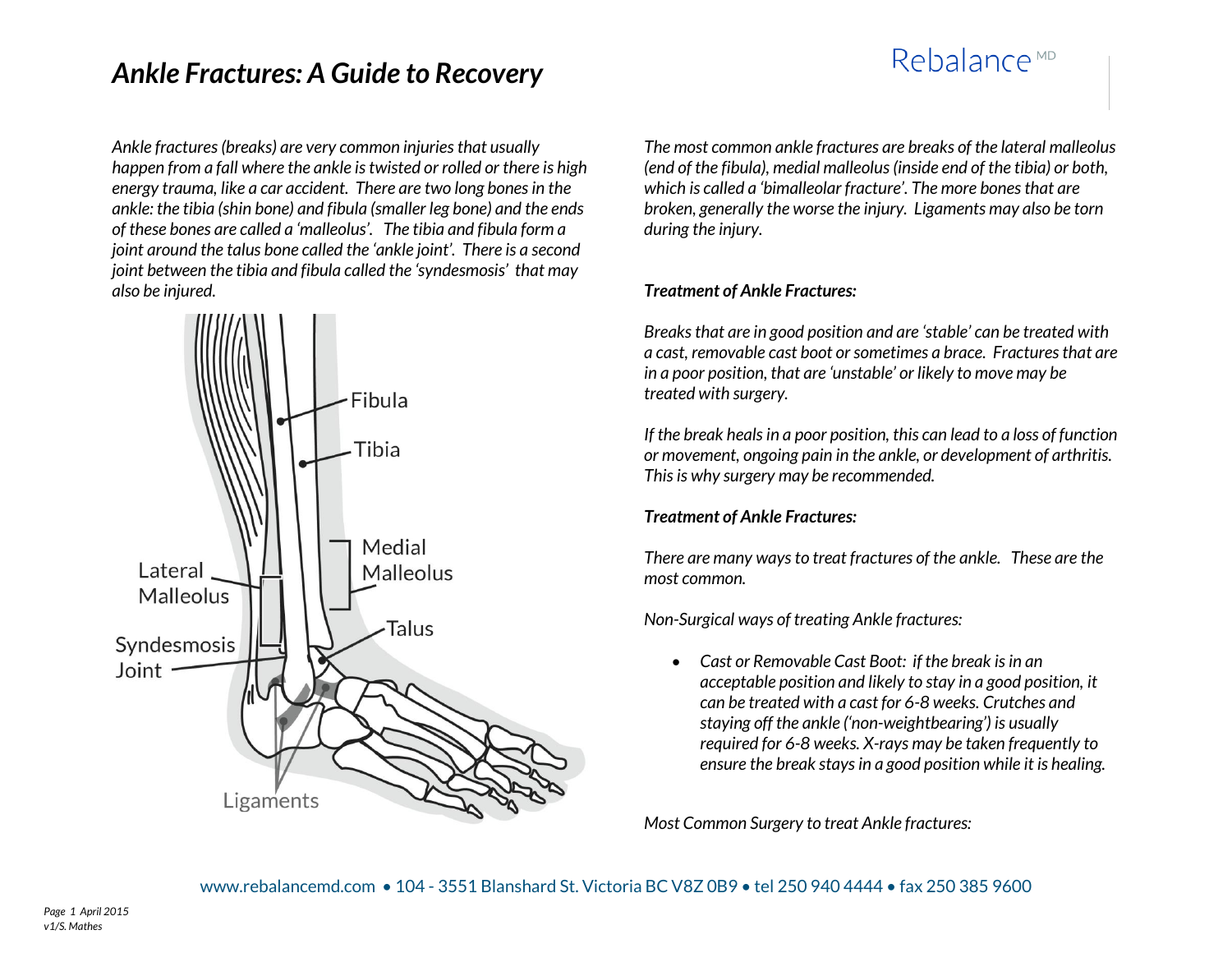# Rebalance<sup>MD</sup>

 *Fixation or ORIF (Open Reduction Internal Fixation): This surgery is done in the operating room typically under general anesthesia. In this surgery, the skin is cut and the bones are manipulated with instruments to place them in better position. The bones are then held in position with screws, plates, heavy sutures or other means. After surgery, a half cast is applied to the leg and is typically removed around 2-3 weeks after surgery. After this, a removable cast boot is worn and the ankle is exercised. You will need crutches and told to keep your weight off the ankle (non-weightbearing) for usually 6-8 weeks, sometimes longer depending on the type of break. The plates and screws usually do not need to be removed unless they are causing pain or other problems. A small number of patients need to have the plates and screws removed - this would be done months after the break has healed.*

#### *Recovery from Ankle Fractures:*

*No matter what method is used to treat the break, the bone takes the same amount of time to heal, usually 6-10 weeks. However, recovery takes much longer. Typically most of the recovery is completed by 4-6 months. Some stiffness is common after these injuries and can be very frustrating, but improvement continues for at least 6-12 months after the injury. Stiffness is often because of scar tissue and will improve with the right exercises and working thru some discomfort, once your surgeon allows.* 

*Many patients make a full or near full recovery and return to all of their activities by around4-6 months after the injury. However, it is not uncommon to have some ongoing pain. This is usually mild but can be significant for a small number of patients. Some patients go on to develop 'arthritis' of the ankle joint. This can happen months to*  *years after the injury and usually due damage to the cartilage that happens at the time of the injury.*

*Thin Bones or 'Osteoporosis': is found in some patients that break their ankle. The risk of osteoporosis is higher if you are thin, older, Caucasian or Asian, female, smoke, drink excess alcohol or are taking certain medications. Please ask your doctor about a referral to the Island Osteoporosis Clinic for an assessment – medications or other treatments can be suggested to decrease your chance of another broken bone*

#### *Going Home:*

Arrange to have someone take you home after surgery

#### *Care of your Incision & Wound:*

- Leave your cast or splint on and do not remove
- Keep your cast or splint dry
- Call your surgeon if your cast gets wet

#### *Bathing:*

- Keep your cast/splint dry and cleanse around the area or cover with a plastic bag and seal with duct tape to shower
- Consider using a chair in the shower to reduce the risk of a slip and fall

#### *Weight bearing:*

- Most patients will need to stay off their ankle 'nonweightbearing' for around 6-8 weeks
- You will need crutches, a walker or a wheelchair
- Make sure your crutches have been properly fitted to you to avoid injuries.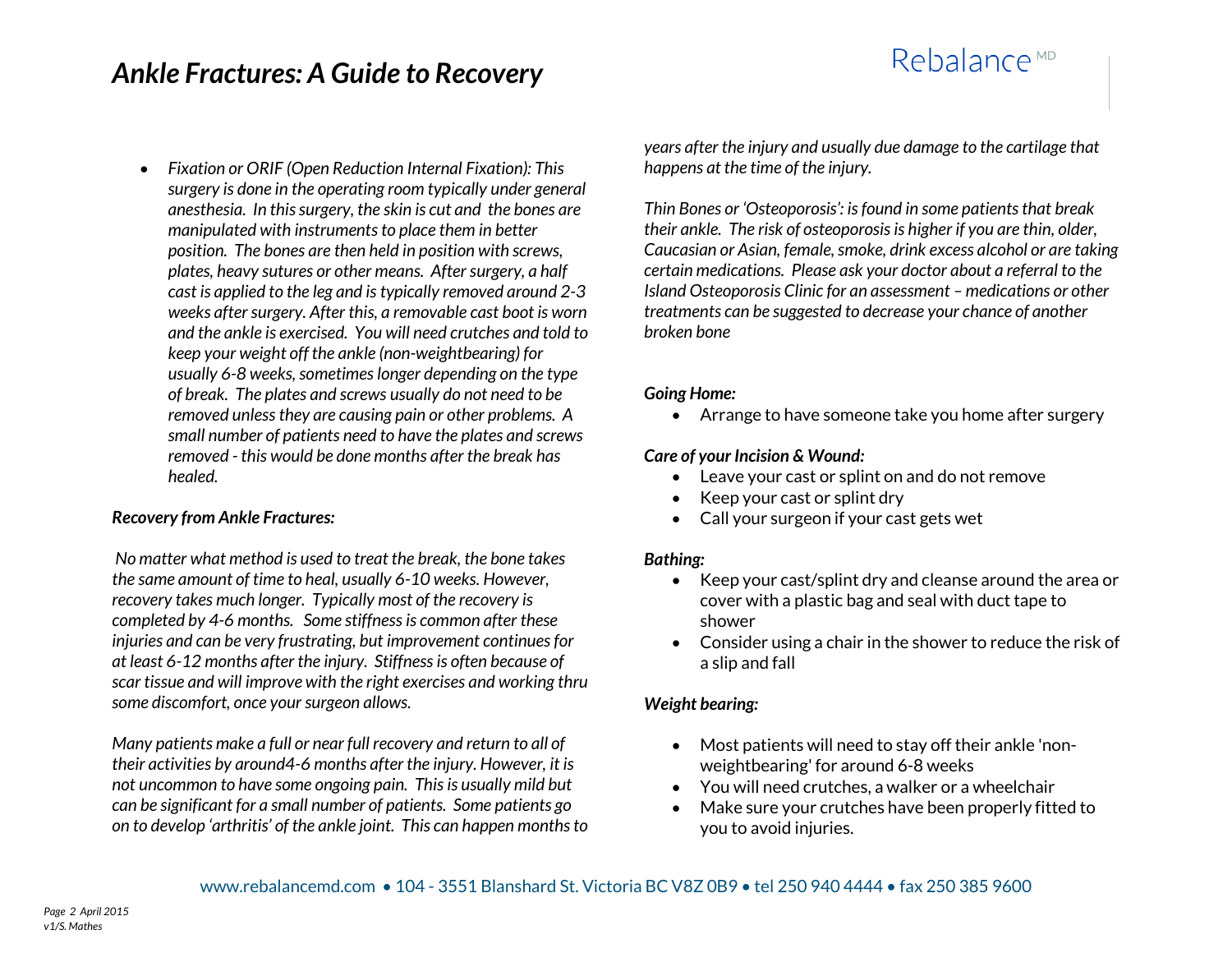### *Activity:*

- Gradually resume activity
- $\bullet$  It is normal to feel tired for the first couple of weeks after surgery or an injury
- If swelling increases following activity, rest and elevate
- Move your toes and knee 4-6 times per day to avoid stiffness

#### *Pain:*

- Discomfort will be moderate for the first few days and will gradually get better
- Use any pain medications as prescribed by your surgeon
- Gradually reduce your pain medications as your pain decreases

#### *Swelling*

- Expect moderate to a large amount of swelling in the foot and toes after the break or surgery
- Elevate foot for first 48-72hrs after surgery
- Try to elevate the foot as much as possible during recovery to reduce swelling

#### *Icing:*

- Apply ice packs or use a cryo therapy 'ice machine' to reduce pain and swelling
- Apply ice for 10-15 minutes, 4-6 times per day
- Never apply ice directly to skin

## *Return to Work:*

- When you are able to return to work depends on:
	- $\circ$  the kind of job you have and its physical demands
	- $\circ$  how much pain & swelling you have after your injury
	- o how your recovery is progressing
- o if you are able to modify your job or work from home
- Your surgeon will help you decided when to return to work
- Expect to take off at least 2-6 weeks for a desk job that does not require much walkinguse of both hands
- Expect to take off 3-6 months for more physically demanding work

## *Healthy Eating:*

- Start with clear fluids after surgery
- Gradually increase to a well balanced diet as your appetite allows
- Drink at least 6 cups of fluids daily

## *Going to the Bathroom:*

- Changes in medications, activity and diet can cause constipation (hard, dry bowel movements)
- To avoid constipation: drink lots of fluids, eat high fibre foods such as prunes, fruits, bran, whole grains and vegetables
- Take a stool softener or laxative if needed. Ask your doctor or pharmacist to suggest one.

## *Smoking:*

- Smoking causes problems with the healing of bones and tissues
- Not smoking or smoking less in the 3-6 months after surgery will reduce the chance of a problem with healing
- visit www.quitnow.ca for information about tools and medications to help you quit smoking

## *Driving:*

Do not drive while taking pain medications

# Rebalance<sup>MD</sup>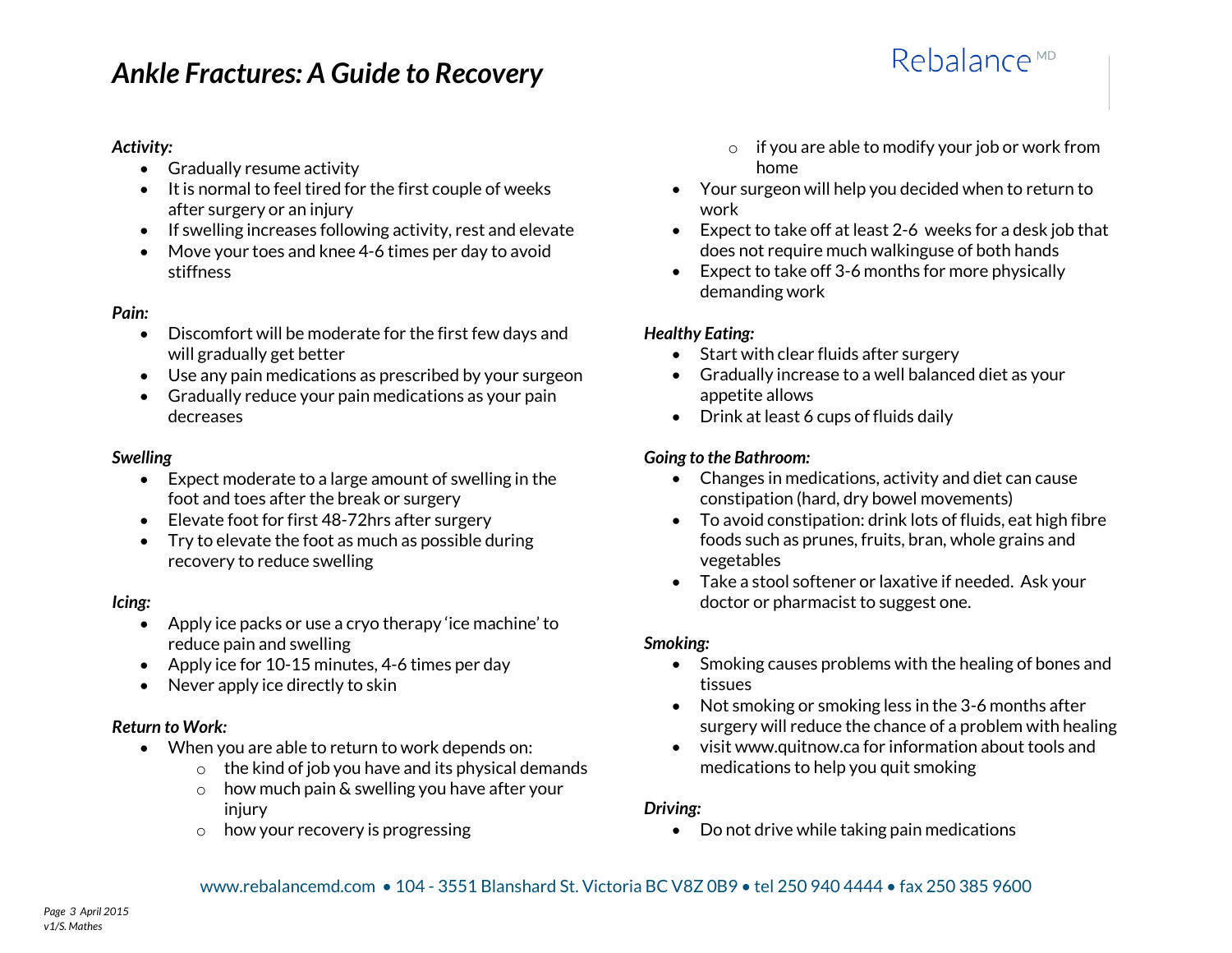- Discuss with your surgeon when it is safe to drive
- $\bullet$  If your right foot was operated on or if you drive a manual vehicle, you will not be safe to drive for at least 2-3 months
- $\bullet$  It is not safe to operate a pedal with a cast or walker boot on
- $\bullet$  If your ability to safely drive (e.g swerve sharply, perform an emergency stop) is impaired, your insurance may not be valid in the case of an accident

#### *Your Medications:*

• Resume your regular medications unless instructed otherwise by your doctor

#### *Supplies/special equipment:*

- **Crutches:** are required and will usually be provided by the hospital
- **Forearm Crutches:** some patients find traditional underarm crutches painful and prefer to use a forearm crutch for comfort. This is entirely optional. These can be obtained at
- **Air Cast Walker Boot**: Most ankle fractures can be treated with this removable cast boot that can be taken on and off. This is helpful for doing exercises and showering. This can be obtained from a medical supply store, some pharmacies or One Bracing @ Rebalance<sup>MD</sup>
- **Bauerfeind Malleotrain:** This is a compression sleeve for the ankle that helps control swelling after ankle injuries. Many patients find that they have swelling for months after the injury and like to have a light supportive brace

to help the ankle feel more secure and control swelling. This can be obtained from One Bracing @ Rebalance<sup>MD</sup>

Rebalance<sup>MD</sup>

- **CryoTherapy "Ice Machine"**: This can be used as an alternative to ice packs to help reduce pain and swelling. Your surgeon can prescribe this. It can be purchased at a medical supply store, such as Island Orthotics, McGill & Orme or at One Bracing @ Rebalance<sup>MD</sup>
- **Knee Walker**: this is an alternative to crutches or a walker for those patients that find crutches too difficult to get around with. It allows you to put the knee of your operative leg onto a padded bench on a scooter and push the scooter around with your good leg. It is available at One Bracing @ Rebalance<sup>MD</sup>

## *Follow Up Appointment:*

- A post-operative appointment should be scheduled for approximately 10-14 days post surgery
- Call the office if you do not have an appointment scheduled
- Write down your questions for the doctor before the appointment

## *Call your Surgeon if you have:*

- Increasing pain or swelling that is not relieved by elevation and ice
- $\bullet$  Incisions that are red, puffy, hot or leaking fluid more than 48 hrs after surgery
- Fever greater than 38.5°C
- Signs of circulations problems in your leg (e.g coolness, change in skin colour, numbness) which is not relieved by loosening the tensor and elevating